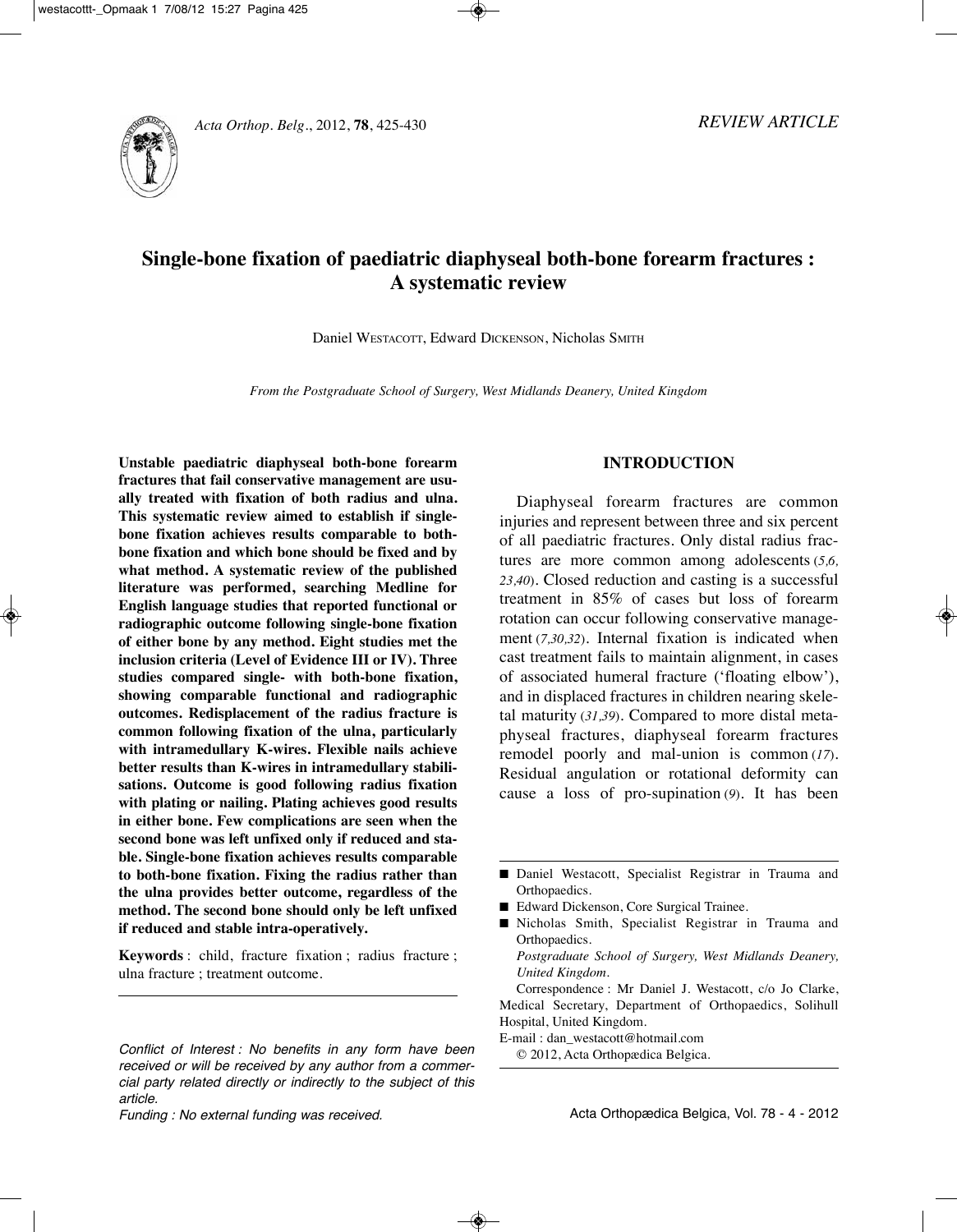suggested that restoration of the radial bow is key to preserving forearm rotation (*35*).

Internal fixation of unstable paediatric forearm fractures traditionally involved open reduction and rigid internal fixation with plate and screws (ORiF), with reports of good functional outcome and restoration of anatomy (30,31). Intramedullary nailing has risen in popularity, offering smaller scars, shorter procedures and easier removal, with encouraging results reported (*4,18,24*). While it may not achieve the anatomical reduction possible with plating, alignment and length are maintained whilst micro-movement of the fracture encourages callus formation (*26*).

Standard treatment entails fixation of both radius and ulna, whichever method is chosen. Single-bone fixation can reduce surgical insult, operative time, and hence complications but may reduce stability. The purpose of this review was therefore to examine the published literature on single-bone fixation in paediatric both-bone diaphyseal forearm fractures to establish if this achieves comparable functional and radiographic outcome to both-bone fixation and to establish which bone should be fixed and by what method.

#### **MEthodS**

A literature search was performed using OvidSP to interrogate the Medline database on 4th October 2011 by the first author and repeated one month later by the second author. The search strategy is detailed in Table I. The inclusion criteria were [1] English language [2] acute diaphyseal both-bone forearm fracture [3] study population with average age less than 18 years [4] any internal fixation method of either bone [5] functional or radiographic results reported [6] identifiable results specific to at least ten patients in which the same bone was fixed with the same method. Any study with a potentially relevant abstract underwent full-text assessment. The process by which studies were selected is detailed in Figure 1. Any disagreement regarding inclusion was resolved by consensus with the third author. Data was extracted by one author and verified by a second.

#### **rESuLtS**

Eight studies met the inclusion criteria ; they are summarised in Table II. All studies were retrospec-

Table I. - Medline Search Strategy

| Medline $(1948 - present)$ |                                            |         |  |  |  |
|----------------------------|--------------------------------------------|---------|--|--|--|
| 1                          | Child/                                     | 1254978 |  |  |  |
| 2                          | Radius Fractures/su [Surgery]              | 3268    |  |  |  |
| 3                          | Ulna Fractures/su [Surgery]                | 1307    |  |  |  |
| 4                          | Forearm Injuries/su, th [Surgery, Therapy] | 1136    |  |  |  |
| 5                          | Fracture Fixation, Intramedullary/         | 6532    |  |  |  |
| 6                          | Bone Plates/                               | 10866   |  |  |  |
| 7                          | Fracture Fixation, Internal/               | 21486   |  |  |  |
| 8                          | 2 or 3 or 4                                | 4780    |  |  |  |
| 9                          | 5 or 6 or 7                                | 32525   |  |  |  |
| 10                         | 1 and 8 and 9                              | 406     |  |  |  |
| 11                         | limit 10 to (English language and humans)  | 225     |  |  |  |



*Fig. 1.* — Flowchart demonstrating the process of article selection.

tive case series or comparative studies (Level III or IV). Three studies were excluded because too few patients were treated with the same method (*8,13,18, 37*). Nine studies were identified in which some patients were treated with single-bone fixation but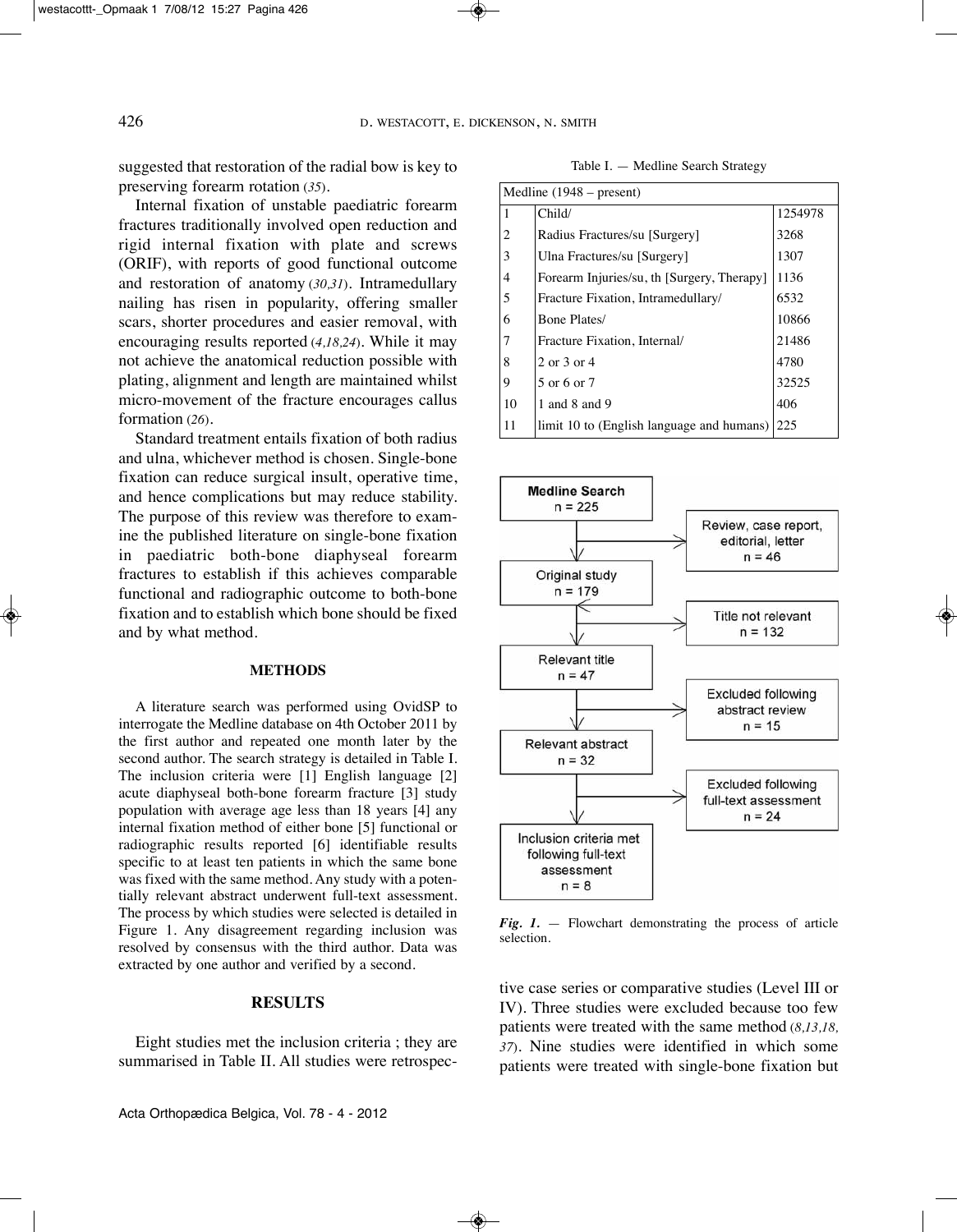| Study             | <b>Bone Fixed Fixation</b> |                  | Mean  | Follow-up     | Comparison Group    | Findings                              |
|-------------------|----------------------------|------------------|-------|---------------|---------------------|---------------------------------------|
|                   |                            | Method           | Age   |               |                     |                                       |
| Lee et al         | 22 Ulna                    | $1.6 \text{ mm}$ | 11    |               | 24                  | 7 of 22 ulna fixations had            |
| 2002(25)          | 3 Radius                   | K-wires          |       |               | both-bone fixations | re-angulation of the radius           |
| Dietz et al       | 38 Ulna                    | 32 K-wires       | 9     | 4 months      | None                | 11 with $10-20^\circ$ of radial       |
| 2010(10)          |                            | 4 flexible nails |       |               |                     | redisplacement, 2 with $> 20^{\circ}$ |
|                   |                            | 2 Rush pins      |       |               |                     |                                       |
| Bhaskar & Roberts | 12 Ulna                    | Plating          | 11    | 12 months     | 20                  | Same function and ROM,                |
| 2001(3)           |                            | (DCP)            |       |               | both-bone fixations | 8° of AP radial angulation in         |
|                   |                            |                  |       |               |                     | single-bone group                     |
| Hammad et al.     | 18 Ulna                    | Plating          | 10.7  | 27.7 months   | None                | 17 pts good or excellent              |
| 2007(15)          |                            |                  |       |               |                     |                                       |
| Myers et al       | 18 Radius                  | <b>ESIN</b>      | 10.75 | $10.5$ months | 25                  | Same function, ROM and                |
| 2004(29)          | 7 Ulna                     | $(C$ -nail)      |       |               | both-bone fixations | complications.                        |
| Houshian & Bajaj  | 17 Radius                  | Nancy nails      | 10    | 20 months     | None                | Full ROM elbow, wrist and             |
| 2005(16)          | 3 Ulna                     |                  |       |               |                     | forearm in all cases. All             |
|                   |                            |                  |       |               |                     | united by 9 weeks                     |
| Alnaib et al      | 29 Radius                  | Titanium elastic | 9     | 6.8 months    | None                | No loss of prono-supination           |
| 2011 (I)          |                            | nail             |       |               |                     |                                       |
| Kirkos et al      | 50 Radius                  | Plating          | 11    | 4 years       | None                | 12\% had $\lt$ 10 $\degree$ loss of   |
| 2000(20)          |                            | $(1/3$ tubular)  |       |               |                     | forearm rotation                      |

Table II.  $-$  Details of the included studies. ROM = range of motion, DCP = dynamic compression plating, ESIN = elastic stable intramedullary nails

they were excluded after full-text assessment because the reporting of results did not allow for outcomes specific to these cases to be differentiated from the both-bone fixations (*12,14,22,27,28,31,33,36, 41*). Pooled analysis of the data from the included studies was not performed due to heterogeneity among them with regards to the treatment protocols, fixation techniques and outcome reporting.

### **comparative studies**

Three studies directly compared single-bone fixations with both-bone fixations. Bhaskar and Roberts treated 32 both-bone diaphyseal forearm fractures with dynamic compression plating (DCP) (*3*). The ulna was fixed first and the radius was not fixed if the fracture ends were hitched and there was less than 10° angulation in two planes (this was the case in 12 patients). The both-bone fixations had a shorter time to union and the singlebone fixations had an average of 8° AP angulation of the radius. Despite this, there was no difference in function or range of motion. They recommended that the radius need not be stabilised if it reduces with ulnar fixation.

Lee *et al* treated 49 both-bone diaphyseal forearm fractures in a specialist paediatric centre (*25*). The ulna was fixed in 22 cases, the radius in three, and both bones in 24, using 1.6 mm Kirschner wires. The treatment protocol was unclear but the authors state that in general the ulna was fixed first before deciding if the radius required fixation. The radius fixations all healed with  $\lt 5^\circ$  of ulnar angulation. Seven of the 22 ulna fixations had re-angulation of the radius. One was accepted, four were treated with cast moulding, while two cases required plate fixation. A further two cases displaced late after removal of the ulnar wire at five weeks. On the basis of this, the authors suggest burying the wires to negate the need for early removal. Functional outcome was not reported.

Myers *et al* reported outcome in 25 cases of single-bone fixation with flexible nails (18 radius, seven ulna), compared with 25 both-bone fixations (*29*). The bone with greater deformity was nailed first and the second bone was not fixed if it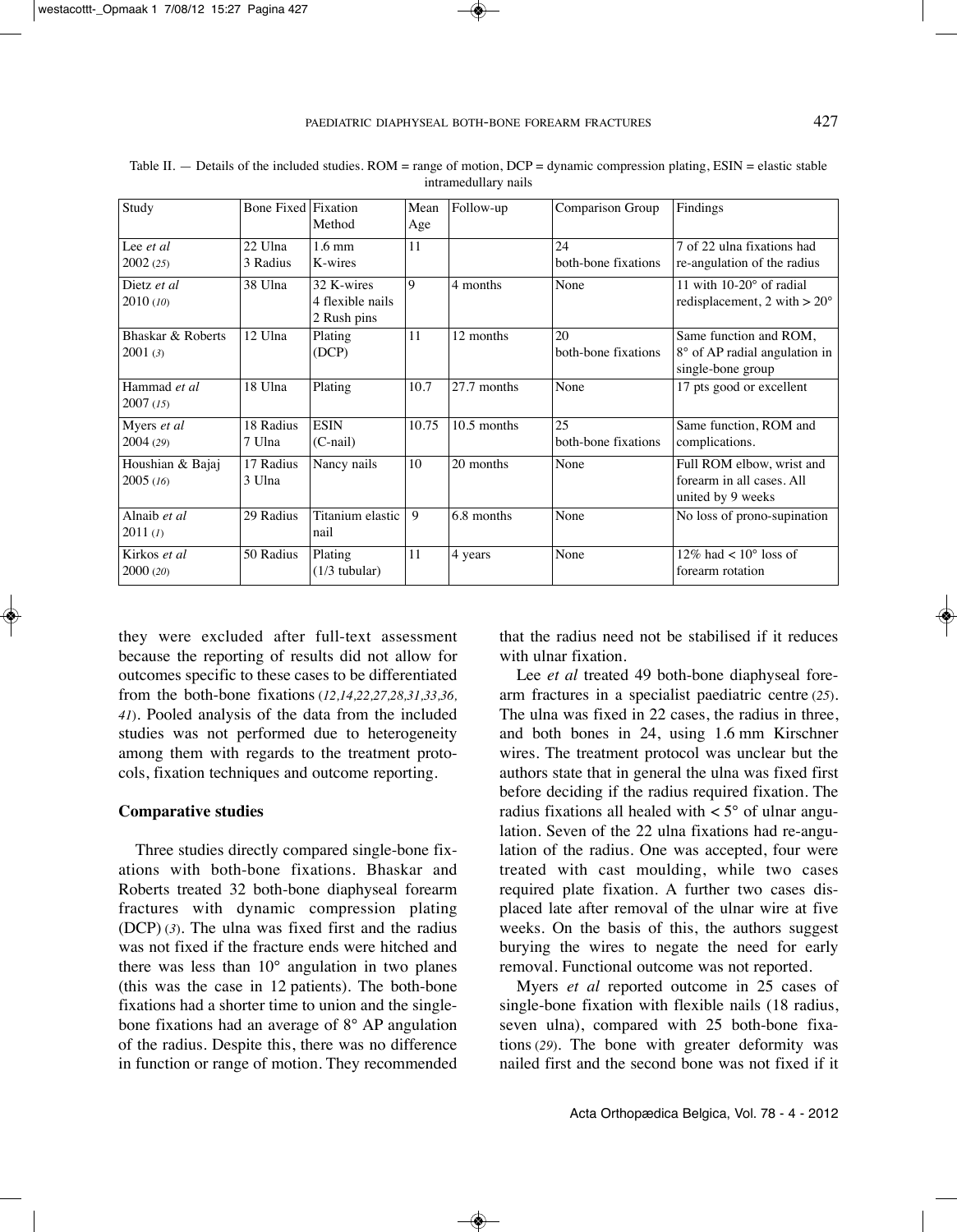was reduced and stable through a full range of prosupination. There was no difference in range of motion, function or pain between the single and both-bone fixations. Radiological outcome (angulation) was not reported.

## **ulnar nailing**

Two studies report intramedullary stabilisation of the ulna. As previously described, Lee *et al* reported re-angulation in seven of 22 unfixed radial fractures following ulnar fixation with K-wires (*25*).

Dietz *et al* performed single bone intramedullary fixation of the ulna in 38 children, using Kirschner wires in 32 cases, flexible nails in four, and Rush rods in two (*10*). Eleven (29%) had 10-20° of radial redisplacement. Two had over 20°, one of which was treated with repeat closed reduction, while one required ORiF. They identified open fracture as a risk factor for redisplacement. Despite the radiological mal-unions, 92% of patients had 160° of prosupination. One patient had only 30° of pronation, associated with 20° of radial redisplacement.

## **ulnar Plating**

Two studies report plating of the ulna. As described earlier, Bhaskar and Roberts reported slight angulation of the unfixed radius following DCP plating of the ulna alone but there was no difference in functional outcome when compared to plating both bones (*3*).

Hammad *et al* reported outcome of 18 cases of ulnar plating (*15*). The selection criteria and treatment protocol were not explained. There were no non-unions and all patients had a good or excellent outcome by the criteria of Price *et al* and Daruwalla (*9,32*). There was a mean loss of 12° of pronation and 5° supination. There was a mean of 5.8° AP angulation of the radius.

# **radial nailing**

Three studies report intramedullary stabilisation of the radius predominantly. As previously described, Myers *et al* reported similar function, range of motion and complications in 18 radial nailings (and seven ulnar nailings), compared with an equal number of both-bone nailings.

Houshian and Bajaj performed single-bone fixation with elastic stable intramedullary nails in 20 cases (17 radius, three ulna) (*16*). The bone with the greater deformity was nailed first and the forearm screened through the full range of pro-supination. The second bone was only fixed if reduction was lost. All cases united by nine weeks with a full range of movement of the elbow, wrist and forearm.

Alnaib *et al* treated 29 simple transverse diaphyseal fractures with titanium elastic nailing of the radius (*1*). Cases with an ulnar wedge fracture or comminution had both bones nailed. All united in eight weeks with full pro-supination.

# **radial Plating**

Kirkos *et al* reported 50 cases in which the radius alone was fixed with a 1/3 tubular plate (*20*). The treatment protocol is unclear. All fractures united by nine weeks. Twelve percent of children had a loss of forearm rotation but none lost more than 10°.

## **dIScuSSIon**

These studies suggest single-bone fixation of paediatric both-bone diaphyseal forearm fractures to be a suitable treatment option. Functional and radiographic outcomes comparable to both-bone fixations are possible.

If the surgeon is considering single-bone fixation, the temptation will be to fix the ulna rather than the radius. When performing plating, the approach to the subcutaneous midshaft of the ulna involves less soft tissue dissection than a volar or dorsal approach to the radius. The introduction of a nail at the proximal olecranon is technically easier than at the distal radius. However, these studies suggest single-bone fixation of the ulna to be associated with high rates of re-displacement of the associated radial fracture, especially if intramedullary stabilisation is performed. it should be noted that no study met the inclusion criteria that reported the use of flexible elastic nails in the ulna, although there were three cases in the study by Houshian and Bajaj (*16*). These nails have been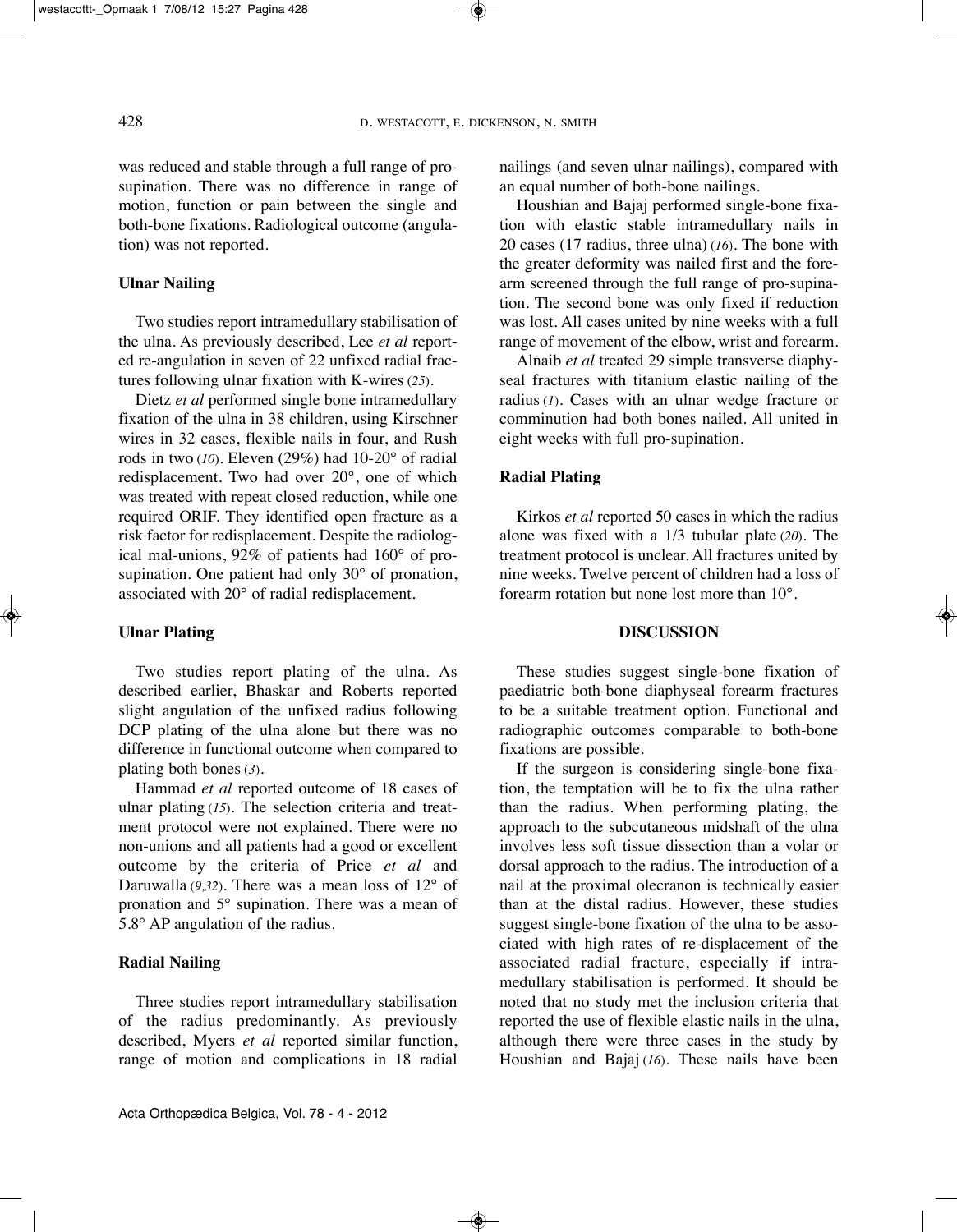shown to be more biomechanically stable than Kirschner wires in this type of injury (*2*). This reduced stability was often compounded by the fact that they were not buried in these studies, resulting in late displacement after their removal at three to five weeks post-operatively. The results of flexible elastic nailing of the radius in these studies were more encouraging, with results comparable to bothbone fixation. Fixation of the radius rather than the ulna may infer such benefit due to the proposed importance of restoration of the radial bow in pre-

All the studies reporting plating demonstrated good outcome, regardless of the bone fixed. Intramedullary stabilisation has grown in popularity over plating in recent years due to improved cosmesis, shorter operative time, and ease of removal (*11,21,34,38*).

serving forearm rotation (*35*).

Intra-operative assessment of the stability of the unfixed bone may be as important as the fixation method or choice of bone. Some of the best results were seen in the three studies that stated an explicit treatment protocol in which the second bone was only left unfixed if adequately reduced and stable (*3, 16,29*).

It should be remembered that these studies have short follow-up in general and therefore do not address the issue of remodelling or refracture. We must also note that radiographic and functional outcome are not necessarily related.

Being retrospective, there are important methodological shortcomings inherent among these studies, most notably that of selection bias. The process by which the fixation method was decided is rarely clear, although some studies explain the grounds upon which single-bone was considered adequate. The inclusion criteria were rarely explained, particularly with regards to fracture type. Some more unstable fracture configurations may not be amenable to single-bone fixation. Post-operative protocols were rarely explained. Prospective randomised non-inferiority studies of both plating and intramedullary nailing techniques are required to ascertain if single-bone fixation is a suitable alternative to both-bone fixation. Studies comparing single-bone fixation of the radius with that of the ulna would also be of great interest.

#### **concLuSIonS**

Single-bone fixation is a suitable treatment method for paediatric diaphyseal both-bone forearm fractures, with results comparable to both-bone fixations. Better results can be expected from fixation of the radius. Plating achieves good results with fixation of either bone. If intramedullary stabilisation is undertaken, flexible elastic nails may be preferable to Kirschner wires to prevent re-angulation and loss of forearm rotation. The second bone should only be left unfixed if reduced and stable.

#### **rEFErEncES**

- **1. Alnaib M, taranu r, Lakkol S** *et al.* Radius-only intramedullary nailing for both-bones diaphyseal forearm fractures in children. *Acta Orthop Belg* 2011 ; 77 : 458- 463.
- **2. Battle J, carmichael Kd, Morris rP.** Biomechanical comparison of flexible intramedullary nailing versus crossed Kirschner wire fixation in a canine model of pediatric forearm fractures. *J Pediatr Orthop B* 2006 ; 15 : 370- 375.
- **3. Bhaskar Ar, roberts JA.** Treatment of unstable fractures of the forearm in children. is plating of a single bone adequate ? *J Bone Joint Surg* 2001 ; 83-B : 253-258.
- **4. calder Pr, Achan P, Barry M.** Diaphyseal forearm fractures in children treated with intramedullary fixation : outcome of K-wire versus elastic stable intramedullary nail. *Injury* 2003 ; 34 : 278-282.
- **5. cheng Jc, ng BK, Ying SY, Lam PK.** A 10-year study of the changes in the pattern and treatment of 6,493 fractures. *J Pediatr Orthop* 1999 ; 19 : 344-350.
- **6. cheng Jc, Shen WY.** Limb fracture pattern in different pediatric age groups : a study of 3,350 children. *J Orthop Trauma* 1993 ; 7 : 15-22.
- **7. creasman c, Zaleske dJ, Ehrlich MG.** Analyzing forearm fractures in children. The more subtle signs of impending problems. *Clin Orthop Relat Res* 1984 ; 188 : 40-53.
- **8. cullen Mc, roy dr, Giza E, crawford Ah.** Complications of intramedullary fixation of pediatric forearm fractures. *J Pediatr Orthop* 1998 ; 18 : 14-21.
- **9. Daruwalla JS.** A study of radioulnar movements following fractures of the forearm in children. *Clin Orthop Relat Res* 1979 ; 139 : 114-120.
- **10. dietz JF, Bae dS, reiff E, Zurakowski d, Waters PM.** Single bone intramedullary fixation of the ulna in pediatric both bone forearm fractures : analysis of short-term clinical and radiographic results. *J Pediatr Orthop* 2010 ; 30 : 420- 424.
- **11. Fernandez FF, Egenolf M, carsten c** *et al.* Unstable diaphyseal fractures of both bones of the forearm in children :